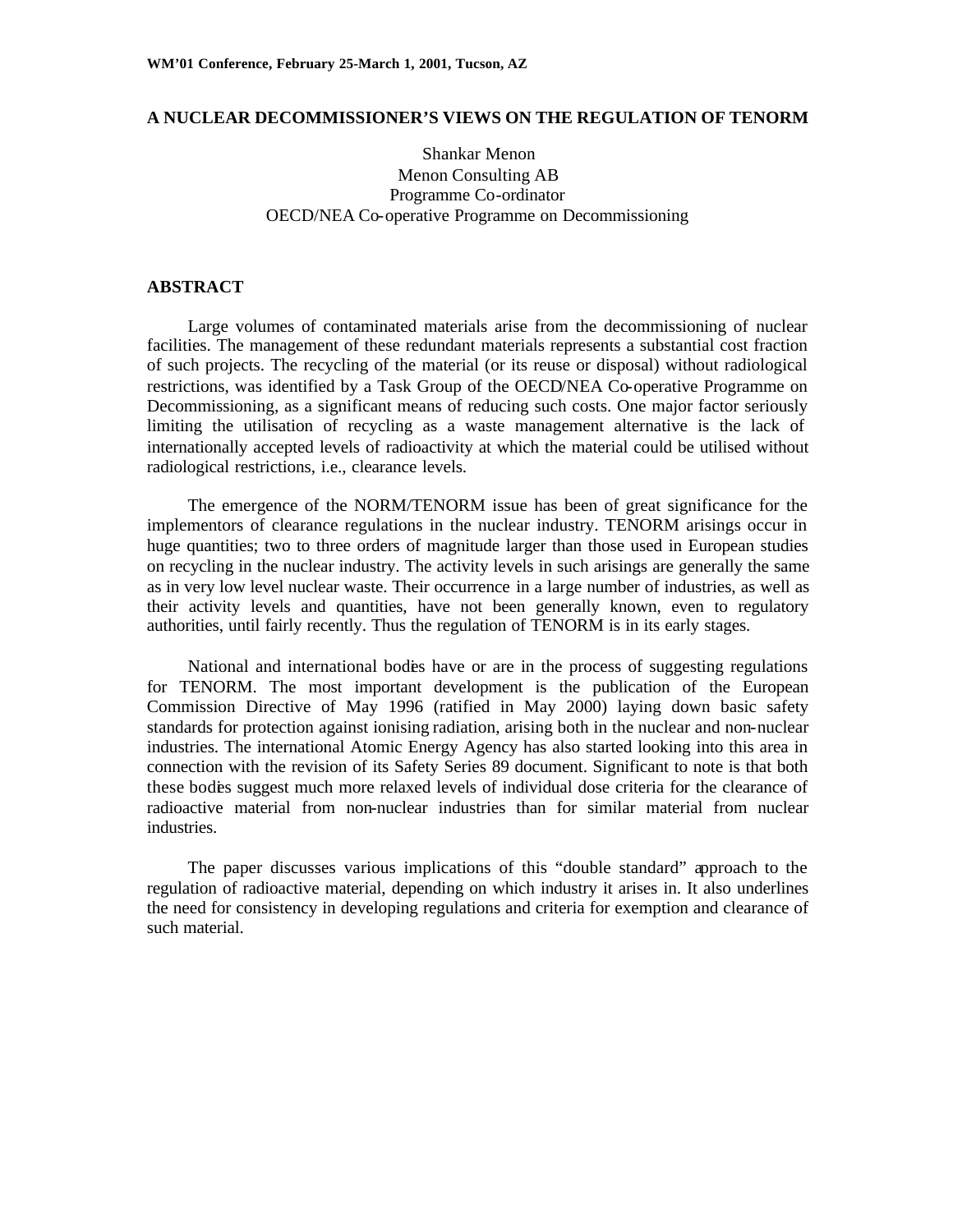### **INTRODUCTION**

The OECD Nuclear Energy Agency's Co-operative Programme on Decommissioning was established in 1985 to exchange scientific and technical information between major decommissioning projects. The Programme is under the direction of the NEA Radioactive Waste Management Committee, and has today 39 participating projects from 14 countries, making it the major forum and spokesman for the implementers of decommissioning.

Quite early during the information exchange, it became obvious that the management of the large volumes of contaminated materials arising from the decommissioning of nuclear facilities represents one of the most substantial cost fractions of such projects. Consequently, the minimisation of the volumes that have to be disposed of as radioactive waste is a high priority goal for decommissioners. It was also recognised that much of the redundant material resulting from decommissioning activities is valuable, e.g., stainless and other high quality steel, but also concrete for road or building construction. The recycling of such material (or its reuse or disposal) without radiological restrictions could be a significant means of achieving the aim of waste minimisation.

So, in 1992, the Co-operative Programme set up a Task Group to study the recycling and reuse of redundant material from the decommissioning of nuclear facilities, in particular to provide information and insights into the practicality and usefulness of the criteria being developed for the release of such material from regulatory control, seen from the perspective of organisations currently engaged in actual decommissioning operations. The Task Group made a survey of available practices and national regulations in this area, studied the technologies associated with recycling, and analysed the proposed international recommendations and proposals for release criteria. A report of the work of the Task Group was published in 1996[1].

In the last few years, an increasing awareness has developed of naturally occurring radioactive material (NORM) and the enhancement of its concentration in various nonnuclear industrial processes. This technologically enhanced radioactive material (TENORM) shows the same activity levels as the material that results, e.g., from the decommissioning of a nuclear facility, and which is sometimes called (very) low level waste. It is very similar to the candidate material for exemption and clearance in the nuclear industry, but occurs in quantities that are huge in comparison.

A great deal is happening today in the area of release of all types of radiologically contaminated material, both internationally and in certain countries. This paper will start with an overview of the regulatory criteria for the release of redundant material from the nuclear industry, compare these with those proposed for the TENORM industries and then highlight a number of inconsistencies and anomalies in regulatory approaches and treatment.

## **OVERVIEW OF RECOMMENDATIONS/PROPOSALS FOR RELEASE OF MATERIAL FROM NUCLEAR FUEL CYCLE**

In 1988, the International Atomic Energy Agency (IAEA) and the OECD Nuclear Energy Agency (NEA), in co-operation, issued Safety Series No. 89 [2] to recommend a policy for exemptions (i.e., clearance) from the basic safety system of notification, registration and licensing that form the basis of regulatory control. Safety Series No. 89 suggests: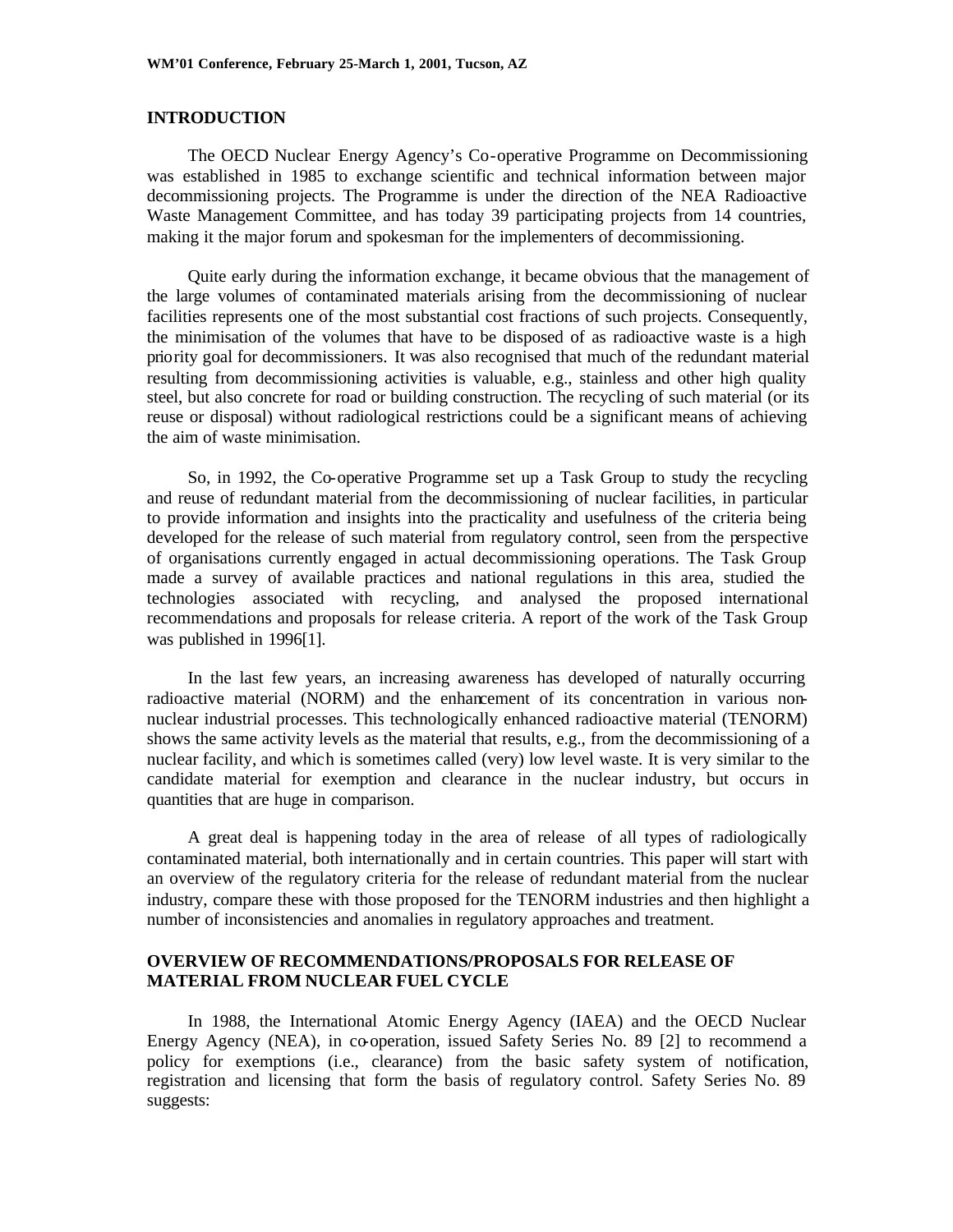- a maximum individual dose per practice of about 10  $\mu$ Sv/year,
- a maximum collective dose per practice of 1 man.Sv/year,

to determine whether the material can be cleared from regulatory control or other options should be examined. Safety Series No 89 is currently being revised.

A methodology to apply the principles of Safety Series No 89 on the recycling or reuse of material from nuclear facilities was subsequently presented [3]. The results of this document were part of the input in the IAEA process of establishing unconditional release levels for solid materials [4]. This last mentioned report, IAEA TECDOC 855, was issued in January 1996 on an interim basis and is being revised after about three years, to react to comments received and to experience gained in its application. The document recommended nuclide specific clearance levels for solid materials.

EC recommendations - Radiation Protection 89 [5] - were published in 1998 for the recycling of metals from the dismantling of nuclear installations. The proposals cover steel, aluminium, copper and alloys of these metals. While the IAEA TECDOC 855 treated only unconditional clearance, the EC approach provides two options for releasing material:

- Direct release based only on surface contamination;
- Melting at a commercial foundry followed by recycle and reuse; mass specific and surface specific levels are provided.

The nuclide specific clearance levels in Radiation Protection 89 are also based on the Safety Series No. 89 criteria.

Earlier, a revised *International Basic Safety Standards for Protection against Ionising Radiation and the Safety of Radiation Sources (BSS)* had been published in 1994. It was based on the recommendations of ICRP 60 [6] and jointly sponsored by the Food and Agricultural Organisation (FAO), the IAEA, the International Labour Organisation (ILO), the OECD/NEA, the World Health Organisation (WHO) and the Pan American Health Organisation (PAHO). The International BSS gives a list of nuclide specific exemption values (both quantities and concentrations).

The EC issued, in May 1996, a Council Directive laying down its BSS for radiation protection [7], with nuclide specific exemption values very similar to those in the International BSS. However, the EC BSS makes a difference between 'practices' covering processes utilising the radioactive, fissile or fertile properties of natural or artificial radionuclides (i.e., the nuclear industry) and 'work activities' where radioactivity is incidental, but can lead to significant exposure of workers or the public (i.e., the TENORM industries).

The USNRC regulation on radiological criteria for the release of a nuclear site for unrestricted use was published in July 1997 [8]. The individual dose criterion to be used according to this NRC regulation is a maximum of  $250 \mu$ Sv/year to be compared to the 10 µSv/year from Safety Series No 89. The USNRC also published draft criteria NUREG-1640 for the clearance of equipment and material from nuclear facilities in January 1999 [9]. These were, however, based on 10  $\mu$ Sv/year maximum allowable individual dose.

The Health Physics Society has endorsed the ANSI Document N13.12, 'Surface and Volume Radioactivity Standards for Unconditional Releases [10]. This has been suggested as an alternative to the draft NRC criteria NUREG-1640. N13.12 is also based on a 10  $\mu$ Sv/a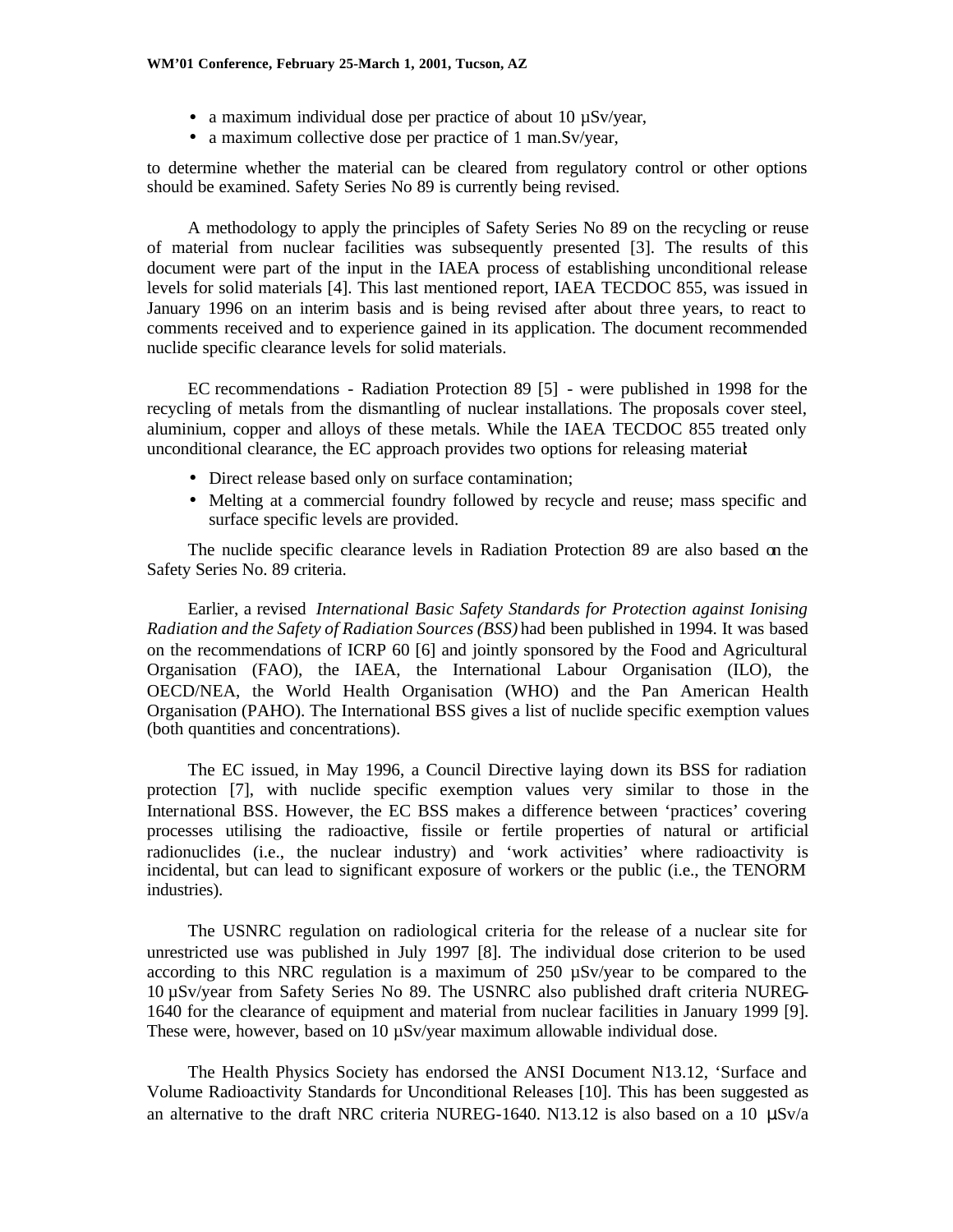individual dose criterion, while until a year or so ago, the ANSI N13.12 draft was still based on 100 μSv/a.

## **TENORM QUANTITIES**

Radia tion protection and the management of radioactive material have hitherto been concerned mainly with artificial nuclides arising within the nuclear fuel cycle. In the last few years, there has been an increasing awareness of naturally occurring radioactive material (NORM), however, and the enhancement of its concentration in various non-nuclear industrial processes. This technologically enhanced naturally occurring radioactive material (TENORM) can be of the same activity levels as low level waste and is very similar to the candidate material for exemption and clearance in the nuclear industry, but occurs in quantities that are huge in comparison.

Table I illustrates some of the technologically enhanced NORM arising annually in the United States [11]. Ra 226 with a half-life of 1,600 years is by far the most important radionuclide. These data are only shown to give an idea of quantities and activity levels. Other industries with significant radioactive waste streams are petroleum processing, geothermal plants and paper mills. More or less comparable quantities of TENORM arise in Europe, with similar concentrations of radioactivity[12].

The quantities shown above should be viewed in comparison to candidate material for recycling from the nuclear industry. The European studies for recycling of steel from nuclear facilities have used a basis of 10 000 t/year[5]. The OECD/NEA Task Group on Recycling and Reuse used a quantity of 50 000 t/year in the United States in their study[1].

| <b>Waste Stream</b>  | <b>Production rate</b> | $U+Th+Ra$   |
|----------------------|------------------------|-------------|
|                      | $(t/\text{year})$      | (Bq/g)      |
| Phosphates           | $5 \times 10^7$        | up to 3,700 |
| Coal ash             | 6.1 x $10^{7}$         | up to $2$   |
| Petroleum production | $2.6 \times 10^5$      | up to 3,700 |
| Water treatment      | $3 \times 10^5$        | up to 1,500 |
| Mineral processing   | 1 ∩°                   | up to 1,100 |

Table I: Some NORM Quantities [11]

#### **TENORM REGULATION**

#### **Background**

The regulatory structure for exempting or releasing material from radiological control is based on the principle of triviality of individual doses to members of the public. The ICRP criterion of 'some tens of microsieverts' became 'ten mic rosievert or less' in the IAEA Safety Series No 89, which was created at a time when TENORM was unknown or, at any rate, not considered. The **one** and the **same** criterion was later used for two regulatory concepts: **exemption** (from entering regulation), and **clearance** (for release from regulation), with generally a factor ten higher activity concentration values for exemption as for clearance. The difference in activity levels was explained by 'quantities', exemption being applied to **small**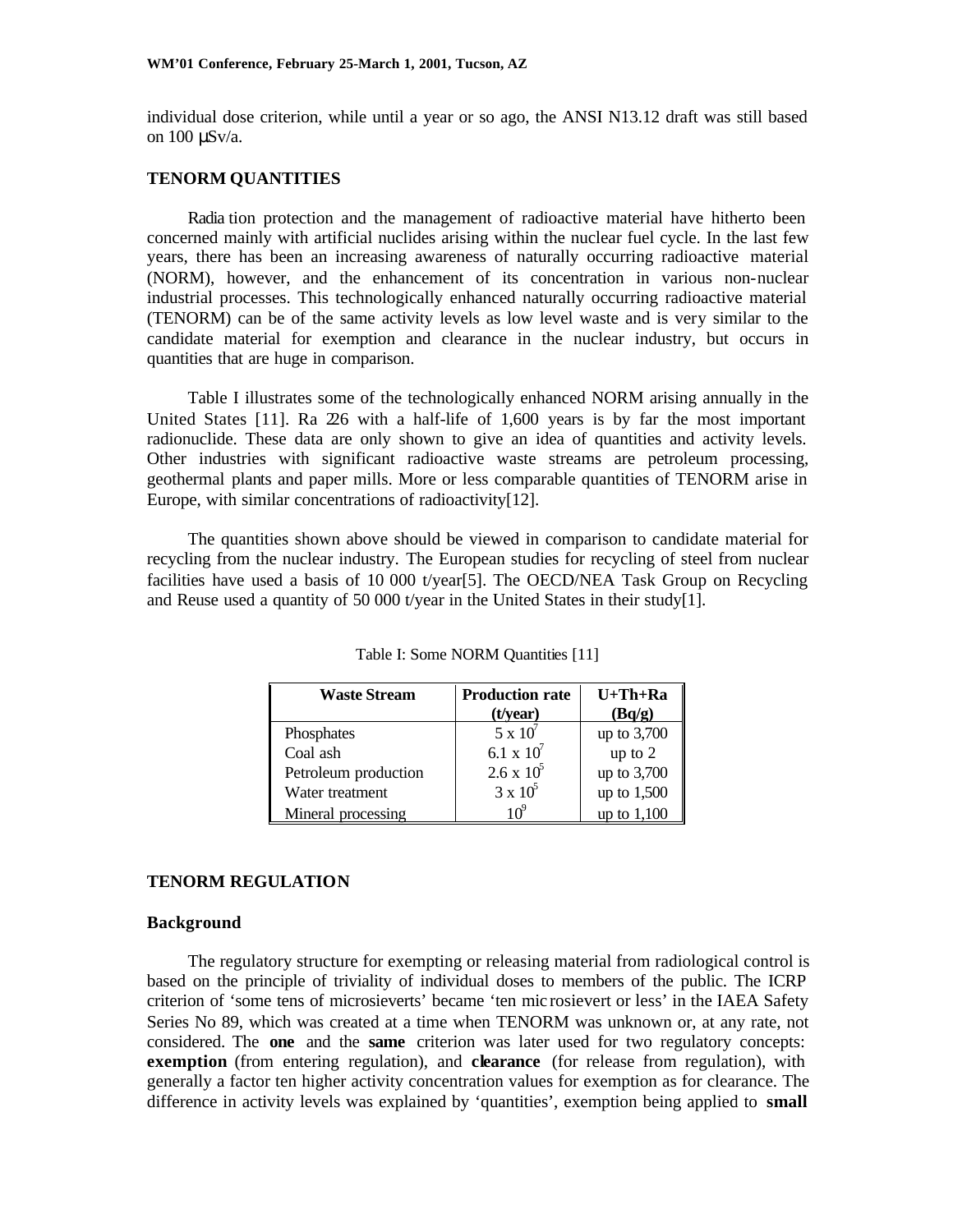('moderate') quantities and clearance to **large** quantities. In practice, 'small' meant say 1-10 t, while in European studies on (clearance for) recycling, the figure of 10 000 t has been used to exemplify 'large' quantities.

Later TENORM was discovered. Its **huge** quantities (2 to 3 orders of magnitude larger than those used in the European studies on nuclear recycling), its activity levels and the large number of industries involved are being or have been mapped. It has become obvious that the triviality approach can no longer be used.

### **The EC Approach**

The European Commission, in their BSS [7], propose to solve this problem by dividing occurrences of radioactivity into:

- *Practices*, which utilise the radioactive properties of materials, i.e., the nuclear industry;
- *Work activities*, where radioactivity is incidental (TENORM industries).

The EC-BSS prescribes an individual dose constraint of  $10 \mu Sv/year/practic$  for the nuclear industry. It is not clear in the BSS what is proposed for the TENORM industries. Both in Germany [13] and in Holland [14], however, the level of 1 mSv/year individual dose is being used.

The EC-BSS gives a nuclide specific table of exemption levels for practices. A typical value for nuclides of interest (Co 60, Cs 137, and Ra 226) is 10 Bq/g. The BSS does not give a corresponding table for work activities. However, it was noted at the NORM II meeting in Krefeld, Germany [15], that much higher levels were being used in certain European countries:

- Germany: 500 Bq/g for NORM total activity;
	- 65 Bq/g for Ra 226 ( in the above case history);
- Holland: 100 Bq/g for NORM.
- Norway uses the 'nuclear' level of 10 Bq/g also for the exemption of Ra 226, and Ra 228 and Pb 210 from the oil and gas industry.

### **The IAEA Approach**

It seems that the IAEA is considering to propose the 10 µSv/year individual dose criterion for the nuclear industry and 'optimisation' in each individual case of TENORM regulation. In effect, this will mean the release of huge quantities of material from the nonnuclear TENORM industries at much higher levels of individual dose as criterion. Both the IAEA and the EC are thus proposing "double" standards for the judgement of risks from ionising radiation, depending on the industry it arises in.

The process of optimisation seems vague and unde fined. It seems to be 'intuitive' rather than being based on any formal risk and cost/benefit analysis. In the IAEA TECDOC 855, there is reference to the optimisation of radiation protection using '*cost-benefit analysis, intuitive or formal, or other methods*'. Another IAEA document, TECDOC 987, has an Appendix II on the justification and optimisation of clean-up. The paper refers to '*multiattribute utility analysis*', and gives an example of an equation, where the net benefit is a function of a number of pa rameters like avertable collective dose, monetary costs of clean-up,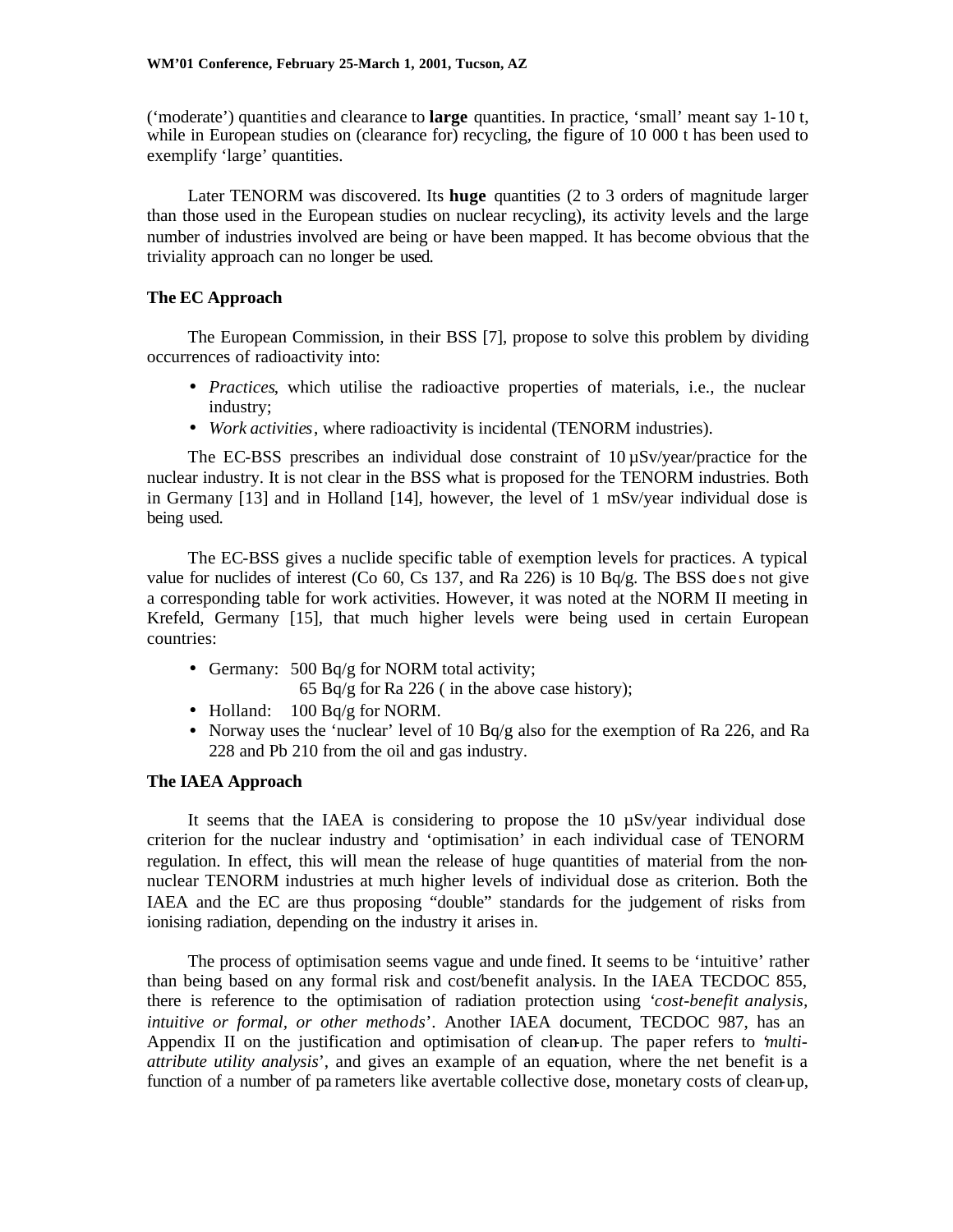anxiety regarding the contamination, reassurance by the clean-up, etc. It can be stated about such an 'optimisation' that:

- It is arbitrary; the dollar values of the parameters, specially the last two, can be chosen to give any predetermined result.
- Such 'optimisation' will lead to different results in calculations by different authorities in different states; consistency, harmonisation of regulations as well as trans-boundary transport will be impaired.
- Such calculations will be difficult to explain in communication with the public and difficult to defend in a public debate.

# **Proposed ANSI Guide**

The ANSI guide N13.53 for the control and release of TENORM [16] has administrative release le vels based on a maximum of 100 μSv/year ('less than 10 mrem in practice'). It does seem rather peculiar that, in spite of the 100 μSv/year, instead of 10 μSv/year as used by IAEA and EC, the release level for Po 210, Pb 210, Ra 226 and other nuclides of the Thorium series is only 0.1 Bq/g, compared to the IAEA's 0,1 to 1 Bq/g (with a representative value of 0.3  $Bq/g$ ) and EC's 1  $Bq/g$ . Two questions arise here:

- What are the scenarios used?
- What will this mean to the non-nuclear TENORM industries as regards volumes of radioactive waste?

# **SOME INCONSISTENCIES/COMPLICATIONS IN PROPOSED REGULATORY APPROACHES**

## **"Double" Standards in Practice**

As mentioned earlier, both the IAEA and the EC are proposing "double" standards for releasing radioactive material, with stringent individual dose levels for material from the nuclear industry and a 100 times higher allowable individual dose resulting from the release of similar material from (TENORM) non-nuclear industries. Complications that result from such dual standards in the world of recycling are demonstrated in the following example[13]:

- The German company, Siempelkamp, has melted 350 Mg of scrap from the natural gas industry resulting in:
	- ° 18 Mg of slag with average specific activity: 93 Bq/g;
	- $\degree$  1 Mg of filter dust with average specific activity: 535 Bq/g;
	- 3.6 Mg of floor sweepings with average specific activity:  $255 Bq/g$ .

Four of the waste drums exceeded the exemption level of 500 Bq/g. The Federal Collection Depot for radioactive waste offered to store 3 of these for the price of 475 000 DEM. The fourth drum was refused because the activity level of Ra 226 was too high.

'Practicable and economic' waste management alternatives were sought, and the radiological impact of five such alternatives were studied: road construction, shallow land burial, sidewalk, playground, or parking lot. Using the slag for road construction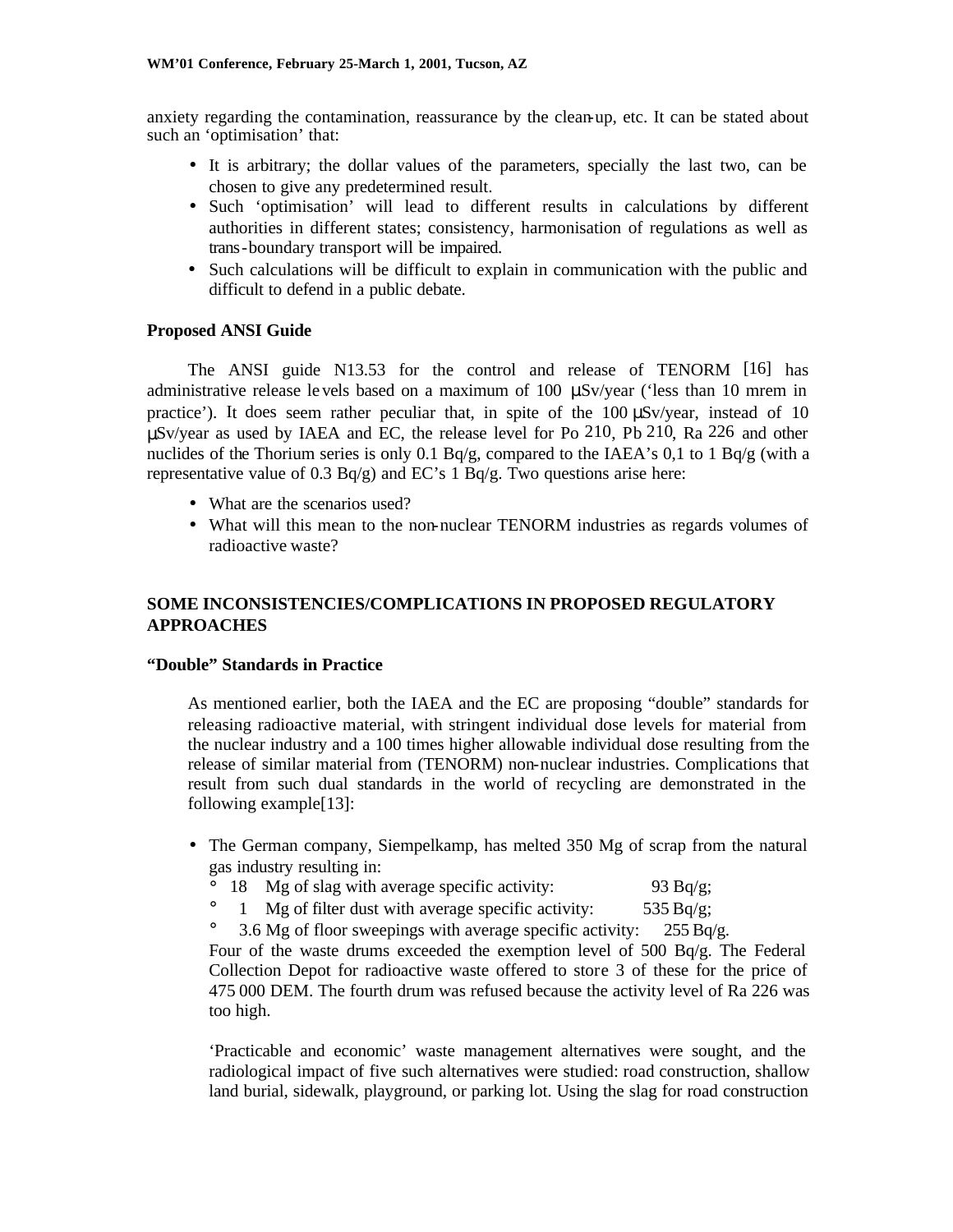was finally the chosen method of waste management, and the allowed individual dose criterion was **1 mSv/year**.

• At the same company, radiologically similar slag arises from the melting of material used in ex-vessel core melt experiments (metals with depleted  $UO<sub>2</sub>$  powder added to simulate fuel) and scrap from fuel element fabrication. The slag from these melting operations, being from the nuclear industry, is proposed to be regulated under the **10 µSv/year** individual dose criterion*.*

#### **Disposal Aspects of TENORM**

The major TENORM radionuclide is Ra 226, with a half-life of 1600 years, while the dominating nuclides in scrap from the nuclear industry are Co 60 (half-life 5.4 years) and Cs137 (half-life 30 years). Current regulations at many near surface repositories have stringent limits on the quantities and concentrations of longlived nuclides in disposed material, limits that may well make it necessary – according to current regulations for nuclear industry waste – to condemn non-exempted TENORM to deep geological disposal. According to the currently proposed double standards, the same nuclide, at the same concentration, can either be sent to deep geological disposal or release for use in road repair, depending on whether it came from the nuclear industry or a non-nuclear one.

The IAEA has started to study the implications of the need for disposal of huge quantities of such long lived nuclides. A draft paper has been produced on a common framework for the principles of the management of **all** radioactive waste, including waste from mining and processing of radioactive ores and minerals [17]. The document does not, however, consider the candidate ma terial for recycling/reuse or utilisation of very low level radioactive waste. The draft paper mentions mining and milling wastes (MMW) and some other types of slightly radioactive waste streams from non-nuclear industries (TENORM). It does not mention the largest waste stream of this kind: Coal ash.

### **Coal Ash**

According to UNSCEAR, 280 million tons of coal ash arise globally every year. 40 million tons are used in the production of bricks and cement and "a great deal" is utilised as road stabiliser, road fill, asphalt mix and fertiliser. Annual doses to residents can be up to several mSv. These doses are presumably only the gamma component. The main radioactive nuclide in most TENORM is Ra 226 and, as the IAEA draft report [17] points out, SENES has calculated a dose of around 10 mSv/a from 1 Bq of Ra 226 via the indoor radon exposure pathway. So, in addition to the gamma doses, there will also be a considerable dose from the radon.

About 61 million tons of coal ash were generated in the United States by thermal power production in 1990 [11]. Such ash is either disposed or utilised for various industrial applications (more than half for the production of concrete/cement). About 6 million tons of coal ash, with TENORM, is exempted from regulation by the US Environmental Protection Agency (USEPA) for use in building materials. The resulting individual dose to members of the public can be about 100  $\mu$ Sv/a [18]. The distribution in 1990 between the two alternatives was about 80% disposal to 20% utilisation. The American Coal Ash Association hopes to ultimately reverse this distribution to 20% disposal and 80% utilisation. It is pointed out that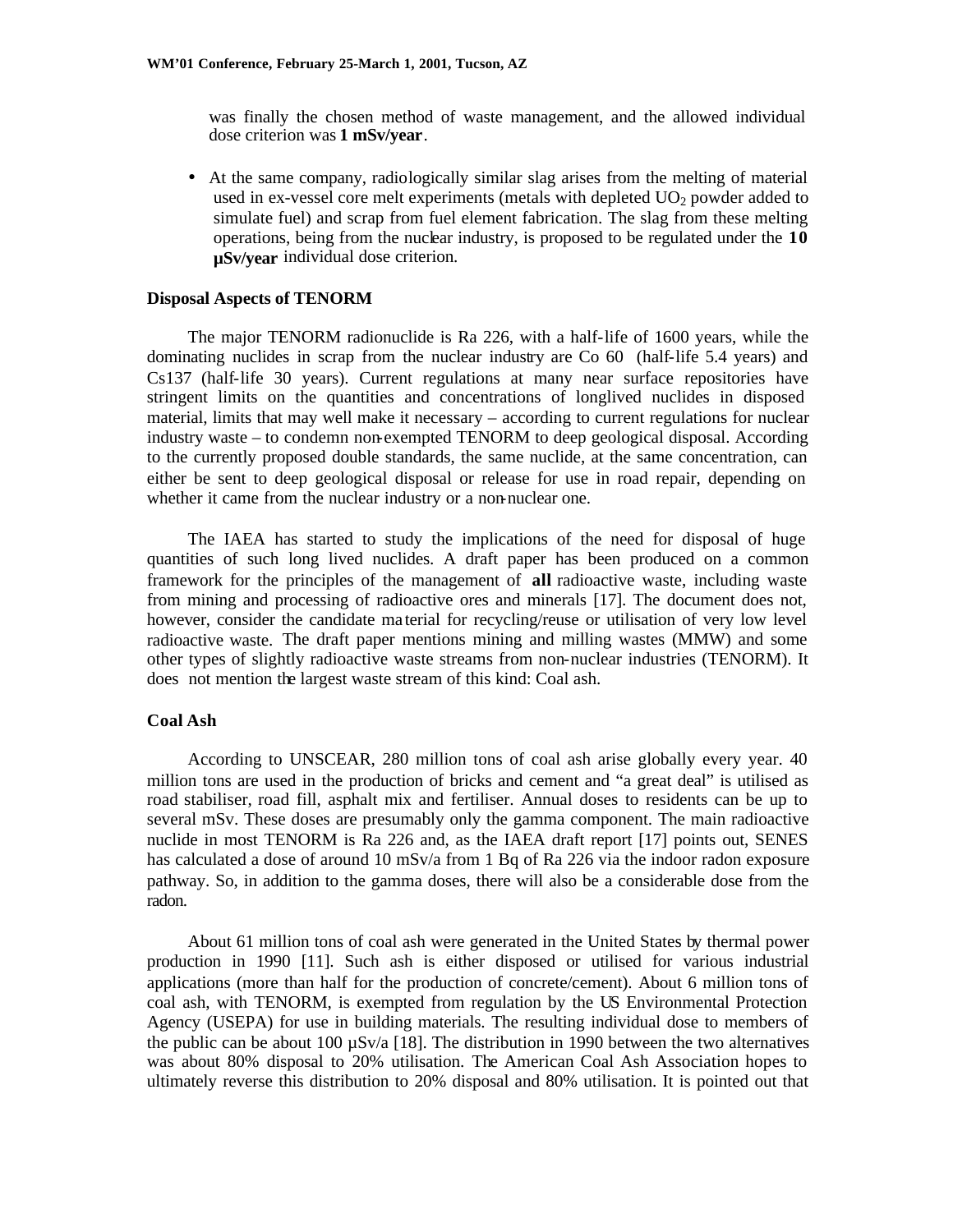such a high utilisation rate is technically achievable, as rates up to 70% utilisation are not uncommon in Europe.

In Europe, every year about 30 million tons of coal ash are generated. If the American Coal Ash Association is correct, about 21 million tons are utilised. What are the resulting individual doses to the public? It is not known to us whether the EC have made any studies relating to the subject.

### **Commercial Aspects**

The nuclear industry is living in a world where electricity is being deregulated and competition between various sources of power production is fierce. The double standards for clearance/exemption being proposed by the IAEA and the EC for material from the nuclear industries and for TENORM takes on a special significance when it is noted that two of the largest sources of TENORM are the coal and the oil & gas industries.

#### **"Awareness" Aspects**

One of the main problems associated with TENORM is that the industries concerned are often not aware of its presence in the product, by-product or the waste. As expressed in an article in Nuclear Europe Worldscan [19]

*"Exposure of workers is caused either by external irradiation from stocks of materials or by inhalation of dust. Due to the high radiotoxicity of the natural radionuclides, inhalation of relatively small quantities of NORM gives rise to high internal radiation doses. Dusty working situations are quite common, and in situations where the management is not aware of the presence of NORM, this can easily lead to doses to workers of several mSv per year, up to 20 mSv per year or even higher. A complicating factor is that the detection of inhaled na tural radionuclides is generally much more difficult than for artificial radionuclides. The doses to workers in NORM industries is therefore potentially much higher than in the nuclear industry, where internal contamination is usually very well controlled. Also the collective dose to the population due to releases in air (Po 210 and Pb 210 are volatile at higher temperatures) and in water can be significant".*

## **Codex Alimentarius**

The Codex Alimentarius, published by the United Nations bodies, the World Hea lth Organisation (WHO) and the Food and Agricultural Organisation (FAO), suggest guideline levels for radionuclides in foods following a nuclear accident. The Codex guideline levels for various radionuclides are based on a reference level of dose of 5 mSv (= 5000  $\mu$ Sv), that being, for most radionuclides, the committed effective dose resulting from the consumption of radioactively contaminated food during the first year following a nuclear accident. Furthermore, the Codex divides radionuclides into three groups based on the dose per unit intake. It suggests that the 5 mSv dose level be applied to each group in order to avoid being unnecessarily restrictive. So theoretically, an individual ingesting food contaminated at the levels specified can be exposed to as much as 15 mSv. Many of the representative nuclides noted in the Codex have long half-lives. Thus, with Cs 137 contamination, the dose levels to the public will not reduce significantly during the following few decades. This results in a direct pathway to the public involving food consumption at doses up to 1.500 times the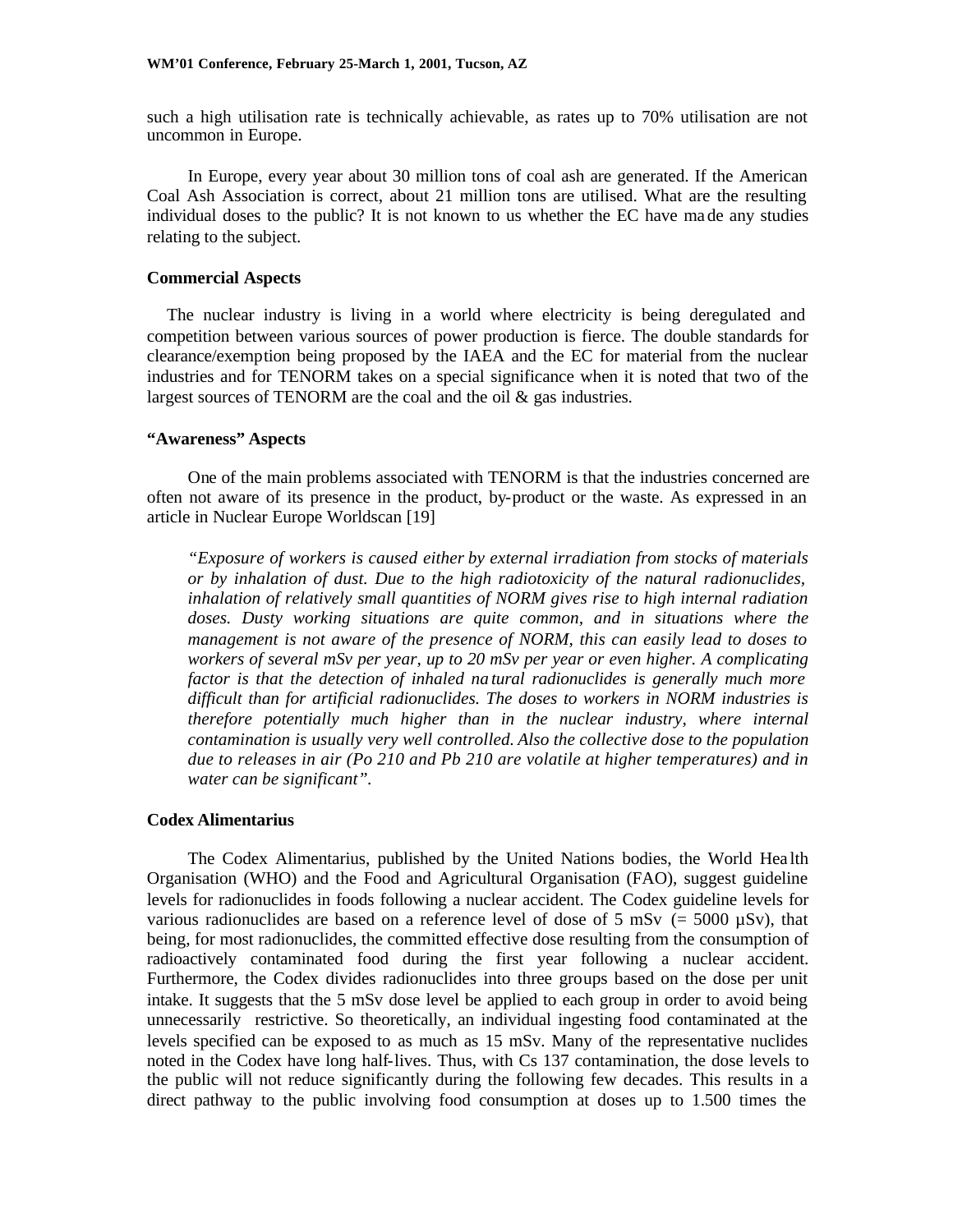hypothetical maximum exposure from the release of cleared materials from the nuclear industry. Even if the Codex corresponds to an accident scenario of low probability, the significant difference in the exposure to the public is disconcerting.

### **Comparison of Risks between Nuclear and Non-nuclear Radioactivity**

Finally, it can be noted that the US National Academy of Sciences has very clearly rejected any possible radiation protection reasons for treating radioactive material from the nuclear industry and that arising from the non-nuclear NORM industries on different risk evaluation standards. In its 'Evaluation of EPA Guidelines for Exposure to NORM [20]', it states:

*"The committee is not aware of any evidence that the properties of NORM differ from the properties of any other radionuclides in ways that would necessitate the development of different approaches to risk assessment. In regard to radiological properties, if one accepts the view currently held by all regulatory and advisory organisations involved in radiation protection that estimates of absorbed dose in tissue are the fundamental physical quantities that determine radiation risks for any exposure situation, there is no plausible rationale for any differences in risks due to ionising radiation arising from naturally occurring and any other radionuclides, because absorbed dose in tissue depends only on the radiation type and its energy, not on the source of the radiation".*

### **CONCLUSIONS**

Currently, the regulatory structure for exempting or releasing material from radiological regulation is based on the principle of triviality of individual doses to members of the public. The ICRP criterion of 'some tens of microsieverts' became 'ten microsievert or less' in Safety Series 89, which was created at a time when NORM was unknown. The **one** and the **same** criterion was later used for two regulatory concepts, exemption (from entering regulation), and clearance (for release from regulation), with generally a factor ten higher activity concentration values for exemption as for clearance. The difference in activity levels was explained by 'quantities', exemption being applied to **small** quantities and clearance to **large** quantities.

Since NORM and TENORM were discovered, their **huge** quantities, their activity levels and the large number of industries involved are being or have been mapped. It has become obvious that the triviality approach can no longer be used.

The EC solution to this problem seems to be to relax the **10 µSv/year individual dose** to a level of **1 mSv/year for the non-nuclear industries**. The IAEA seems to propose the 10 µSv/year individual dose criterion for the nuclear industry and 'optimisation' in each individual case of NORM regulation. This can only complicate the efforts to achieve consistency, harmonisation, ease of trans-boundary movement of material, etc., as it means that radioactivity from the nuclear sphere and the non-nuclear industries are treated on different scales of judgement, having extremely stringent release conditions for the material from the nuclear industries, while allowing up to 100 times higher exposures from the much larger quantities of arisings from non-nuclear industries. In doing this, we are sending a message to the public that nuclear radioactivity is up to a 100 times as dangerous as TENORM radioactivity.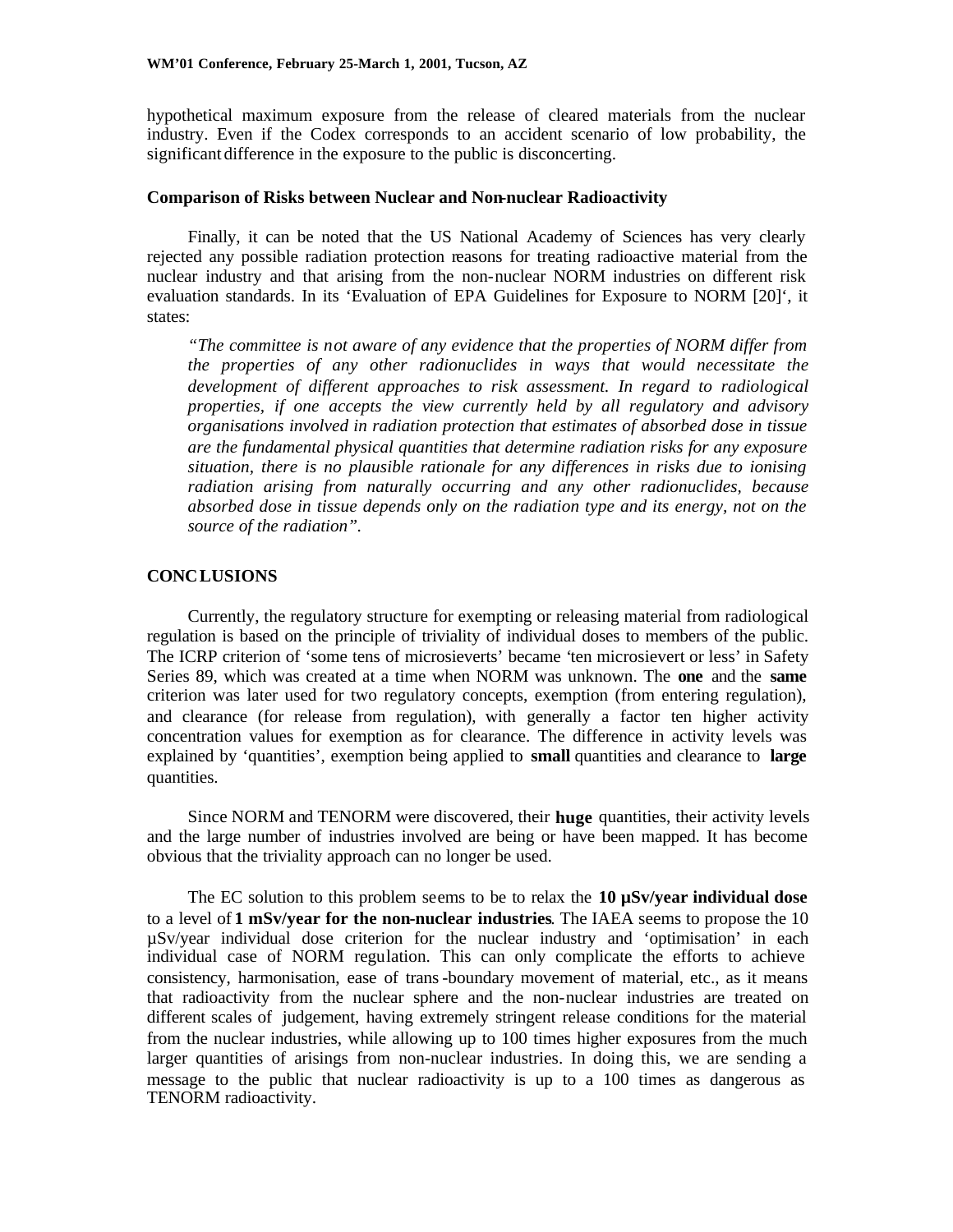In its 'issues' paper regarding the release of solid materials, the USNRC suggests that the exposure level due to the use of coal ash in building materials (about 100  $\mu$ Sv/year individual dose) could be a possible benchmark level for NRC release levels. This seems to reflect the views of the US National Academy of Sciences that there is no plausible difference in the judgement of risks due to exposure to natural or artificial radioactivity.

In the long term, it is absolutely necessary and very important for all the industries concerned, for international transport of material and for public acceptance, to have consistency in the regulatory requireme nts for radioactivity, irrespective of the industry it arises in.

# **REFERENCES**

- 1 OECD NUCLEAR ENERGY AGENCY, Nuclear Decommissioning. Recycling and Reuse of Scrap Metals, OECD, 1996.
- 2 INTERNATIONAL ATOMIC ENERGY AGENCY, Principles for the Exemption of Radiation Sources and Practices from Regulatory Control. IAEA Safety Series No. 89, Vienna 1988.
- 3 INTERNATIONAL ATOMIC ENERGY AGENCY, Application of Exemption Principles to the Recycle and Reuse of Materials from Nuclear Facilities, IAEA Safety Series No 111-P1.1, Vienna 1992.
- 4 INTERNATIONAL ATOMIC ENERGY AGENCY, Clearance Levels for Radionuclides in Solid Material. Interim Report for Comment, IAEA TECDOC 855, January 1996.
- 5 EUROPEAN COMMISSION, Radiation Protection 89. Recommended radiological protection criteria for the recycling of metals from the dismantling of nuclear installations. Luxembourg 1998.
- 6 1990 Recommendations of the International Commission on Radiological Protection. ICRP 60 Pergamon Press, 1991.
- 7 EUROPEAN COMMISSION, Council Directive 96/29/Euratom of 13 May 1996 laying down basic safety standards for the protection of workers and the general public against the dangers arising from ionising radiation.
- 8 Subpart E, "Radiological Criteria for License Termination" of 10 CFR Part 20, published as 62 FR 39058, July 21, 1997.
- 9 US NUCLEAR REGULATORY COMMISSION, Radiological Assessments for Clearance of Equipment and Material from Nuclear Facilities (Draft Report for Comment), NUREG 1640, 1999.
- 10 AMERICAN NATIONAL STANDARDS INSTITUTE, Surface and Volume Radioactivity Standards for Unconditional Releases. ANSI 1997 N13.12.
- 11 US ENVIRONMENT PROTECTION AGENCY, Diffused NORM Waste Waste Characterisation and Preliminary Risk Assessment. April 1993, Draft RAE - 9232/1, 1993.
- 12 MARTIN A., et al, Materials containing natural radionuclides in enhanced concentrations. Nuclear Science and Technology. European Commission EUR 17625 EN, 1997.
- 13 SAPPOCK M., QUADE U., WIENERT R., Experiences with the Release of Radioactive Wastes and Problems related to their Storage in Final Depository. Waste Management '99, Tucson, Arizona, 1999.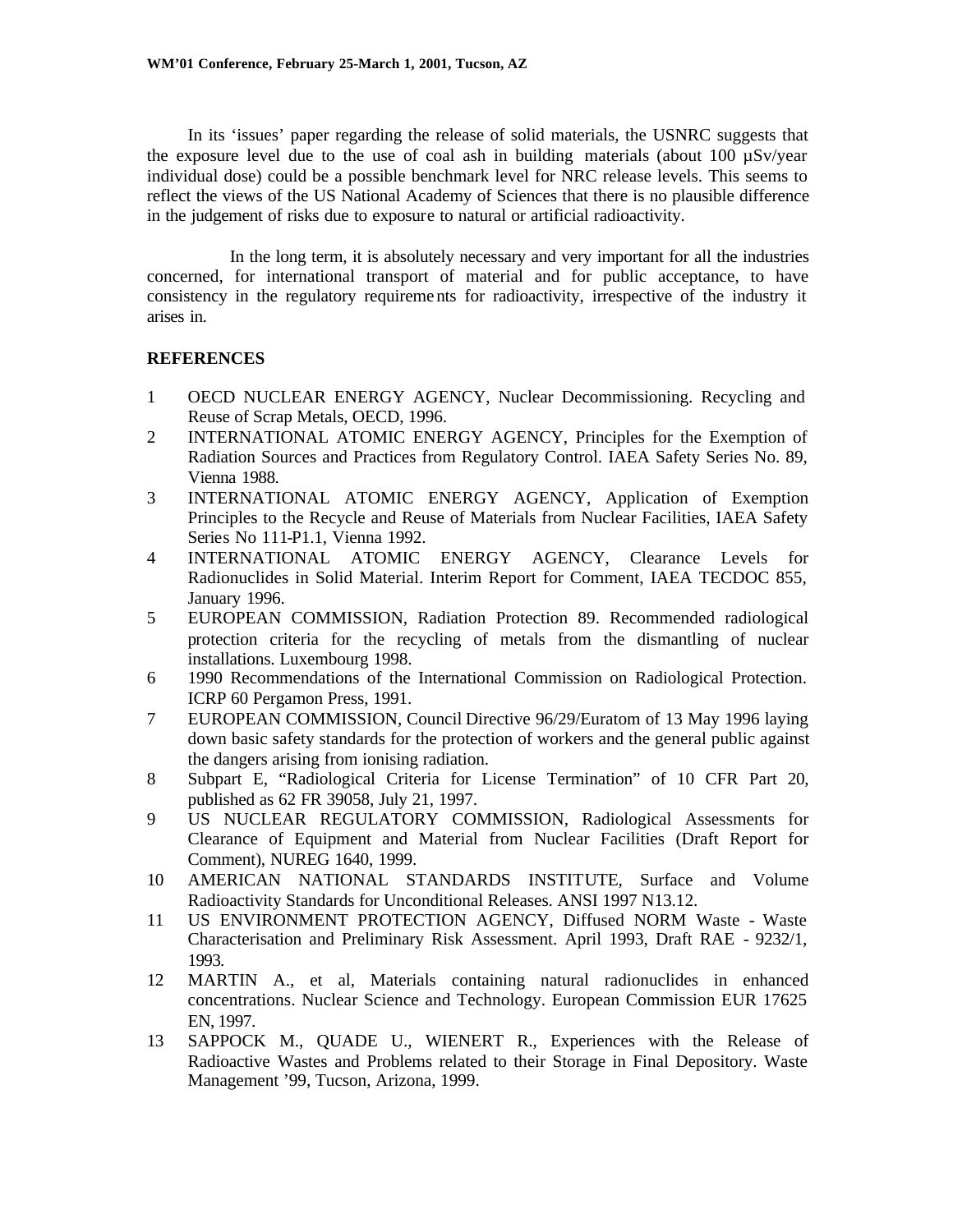- 14 SHELL SAFETY AND HEALTH COMMITTEE, Ionisation Radiation Safety Guide. Shell Internationale Petroleum Maatchappij BV, The Hague, The Netherlands, 1993.
- 15 EUROPEAN COMMISSION/KEMA/SIEMPELKAMP, Proceedings of the NORM II Second International Symposium.
- 16 AMERICAN NATIONAL STANDARDS INSTITUTE, Guide for Control and Release of Technologically-Enhanced Naturally Occurring Radioactive Material, ANSI Draft (Ver.2), March 1999 update.
- 17 INTERNATIONAL ATOMIC ENERGY AGENCY, Draft Document on a Common Framework for the Application of the Principles of Radioactive Waste Management to All Types of Radioactive Waste, Vienna, June 2000.